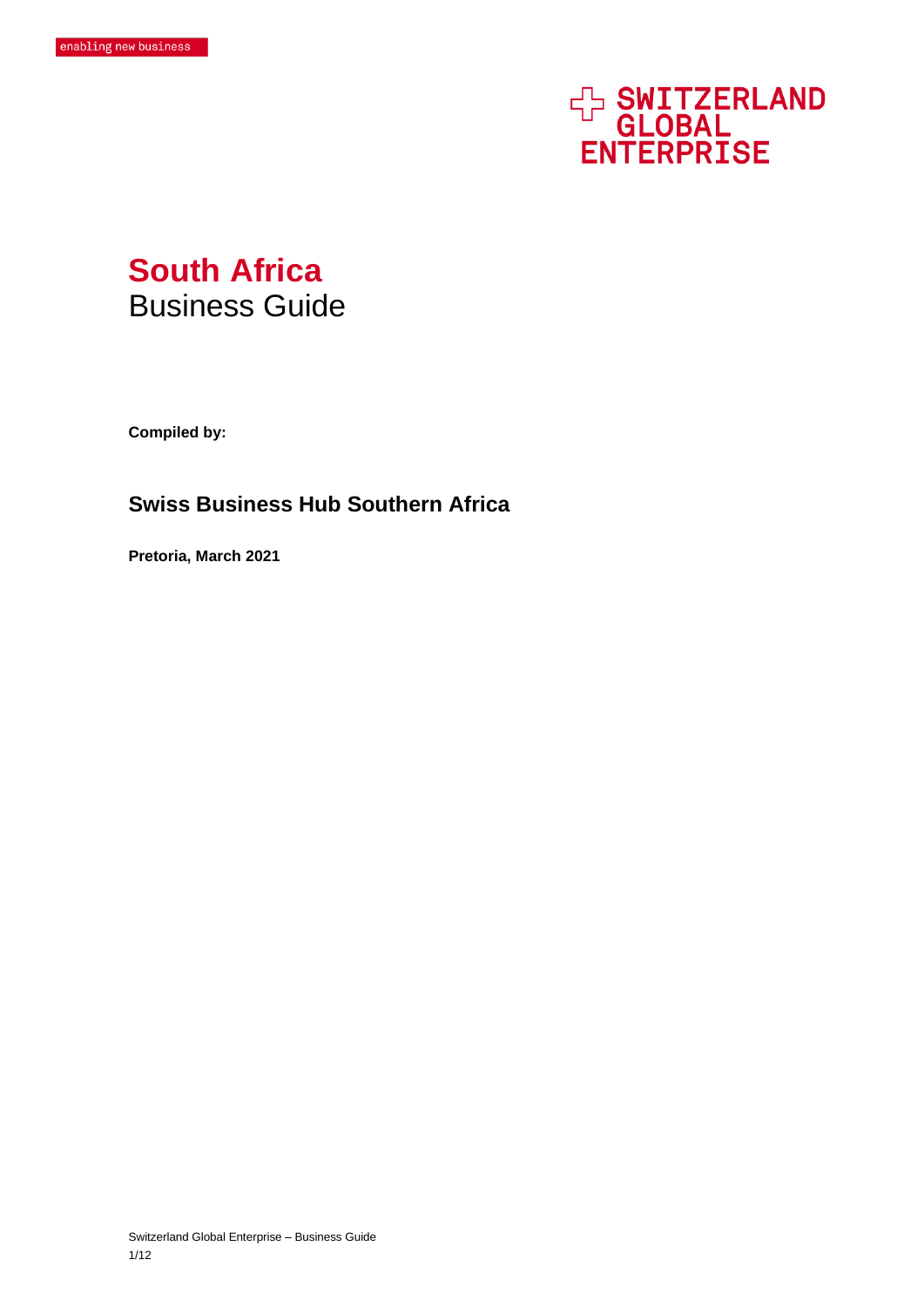# **ARRIVAL AND DEPARTURE**

### **Section 11(2) – Visitors Visa with authorization to work**

Commonly referred to as a business visa, holders of a section 11 (2) are now permitted to work. This applied to those who are employed by a company abroad and have a need to work in South Africa for a South African business/company for a maximum period of 90 days. This visa can now also be extended once, for a further 90 days. To learn more about visa procedures, please visit <http://www.dha.gov.za/index.php/immigration-services>

### **BUSINESS VISA**

The Business Visa will be issued for up to three years at a time. A Business Visa can be applied for businesses that have not been declared undesirable by the Minister of Home Affairs. Businesses deemed as undesirable are:

- Businesses that import second hand motor vehicles into South Africa for the purpose of reexporting to other countries.
- Exotic entertainment industry; and
- Security industry.

As a general rule, a minimum capital amount of ZAR 5 million has to be invested or actually having been invested already. Other requirements include:

- The applicant must submit an undertaking that at least 60% of the total staff complement to be employed in the operations shall be South African Citizens or permanent residents, permanently employed in various positions.
- A police clearance certificate from each country where you resided since the age of 18 years, including the Republic of South Africa
- A yellow fever vaccination certificate if you have travelled or intend travelling through a yellow fever endemic area Medical and radiology reports
- A letter of recommendation will be required from the DTI with all applications, outlining the feasibility and the interest to South Africa of the planned business.
- Undertakings required from the applicant will include registration with SARS, UIF (Unemployment Insurance Fund), COIDA (Compensation Fund for Occupational Injuries), CIPC and (if applicable) any relevant professional body.
- If the applicant is investing in an existing business they will also be required to submit financial statements of the business they are investing into for the previous financial year.

# **WORK VISAS**

Work visas see the removal of two categories, the "Quota" work permit and the "Exceptional Skills" work permit. The 2 permits have been 'amalgamated' and create the addition of a new work visa category – the "Critical Skills" work visa – see below for more details on this and other work visas.

No matter the work visa being applied for, there is now a little more onus on the employer as they must sign an undertaking for all repatriation costs as well as ensuring that the employee has a valid passport at all times. Proper physical records must be maintained at all times.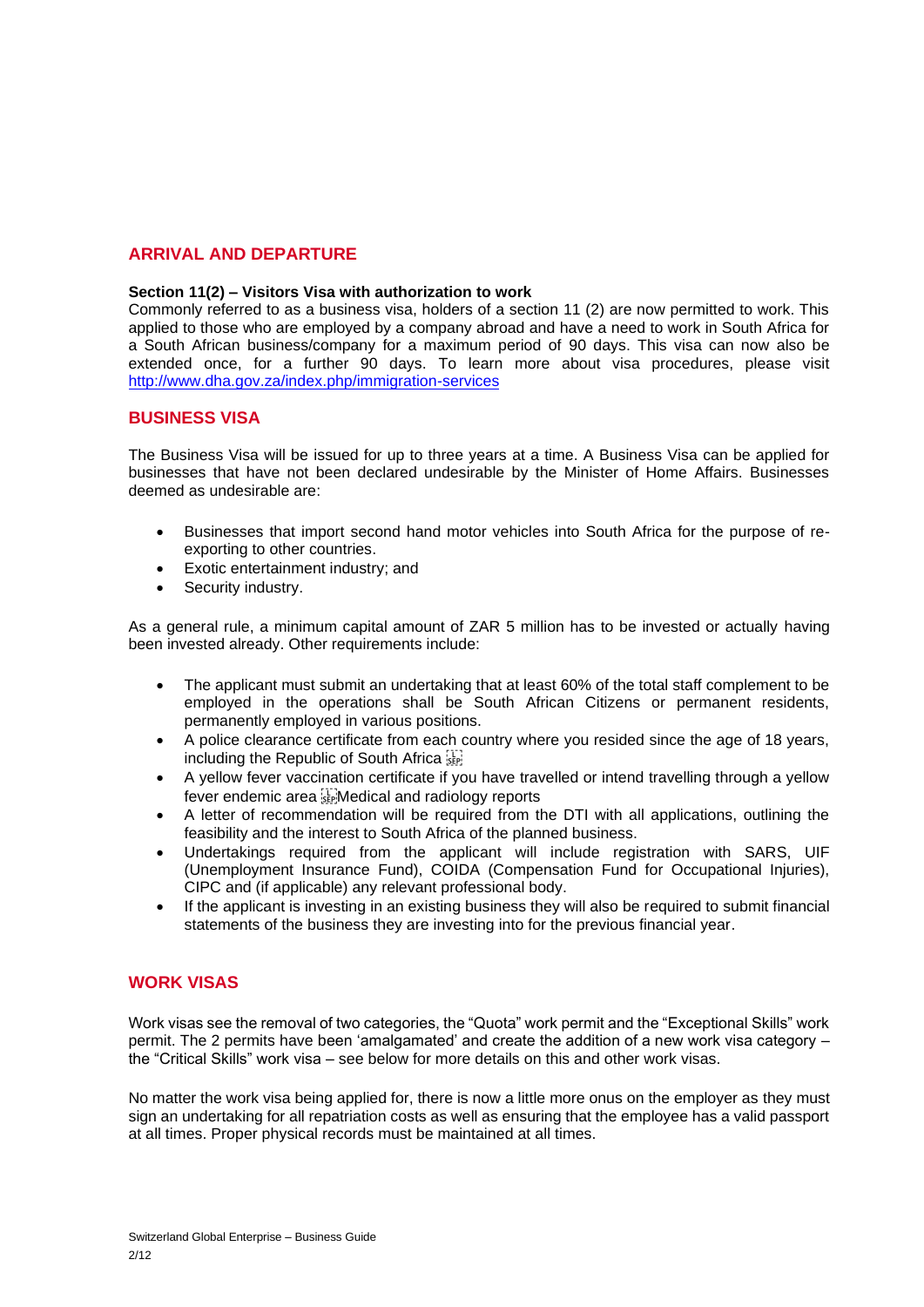# **GENERAL WORK VISA**

This general work permit is valid for the duration of the contract. This visa will be issued for a maximum of up to 5 years.

Applications for General Work Visas will require:

- A duly completed and signed application form
- A passport valid for no less than 30 days after the expiry of intended visit
- Payment of the prescribed fee
- A vaccination certificate, if required by the Act
- Proof of financial means to cover envisaged living expenses in the Republic until the applicant receives a salary.
- Medical and radiology reports
- A police clearance certificate from each country in which the applicant resided for 12 months or longer since the age of 18 years
- A written undertaking by the employer accepting responsibility for the costs related to the deportation of the applicant and his/ her dependent family members, should it become necessary.
- An application for a general work visa shall be accompanied by  $-$ :
	- $\circ$  A certificate from the Department of Labour confirming that despite a diligent search the prospective employer has been unable to find a suitable South African or Permanent Residence holder to fill the position. This leads to a considerable amount of additional preparation time for an application.
	- $\circ$  Proof of qualifications evaluated by SAQA and translated by a sworn translator into one of the official languages of the Republic
	- $\circ$  A contract of employment signed by both the applicant and the employer and commencement of employment is made conditional upon the work visa being granted
	- o Full particulars of the employer including proof of registration with the Registrar of Companies
	- $\circ$  An undertaking by the employer to inform the Director- General upon the employee no longer being in the employ of such employer or when employed in a different capacity or role.
	- $\circ$  All required documentation for a spouse and/or children if they intend to accompany the applicant
- Applications must be able to prove the applicant has the necessary skills and qualifications in line with the job offer; and
- That the benefits offered are not inferior to the average salary of a South African Citizen or Permanent Resident holding similar positions; and
- A SAQA (South African Qualifications Authority) certificate is obtained and submitted evaluation of foreign education according to South African standards.

# **CRITICAL SKILLS VISA**

In order to apply for the Critical Skills Work Visa, the applicant's occupation needs to feature on the Critical Skills list of job titles. The Critical Skills Visa will be valid for the duration of employment or for a period of up to 5 years. Permanent residence can also be applied if you qualify for this visa – see Permanent Residence section for further information

[http://www.dha.gov.za/images/immigration\\_critical\\_skills.pdf](http://www.dha.gov.za/images/immigration_critical_skills.pdf)

The application will have to be supported by a confirmation from a suitable professional body that the applicant possesses the required skills and / or qualifications along with appropriate experience.

Some embassies have started to decline applications or reduce the validity period of the visa to 12 months if no copy of an employment contract undertaking letter on behalf of the employer is submitted.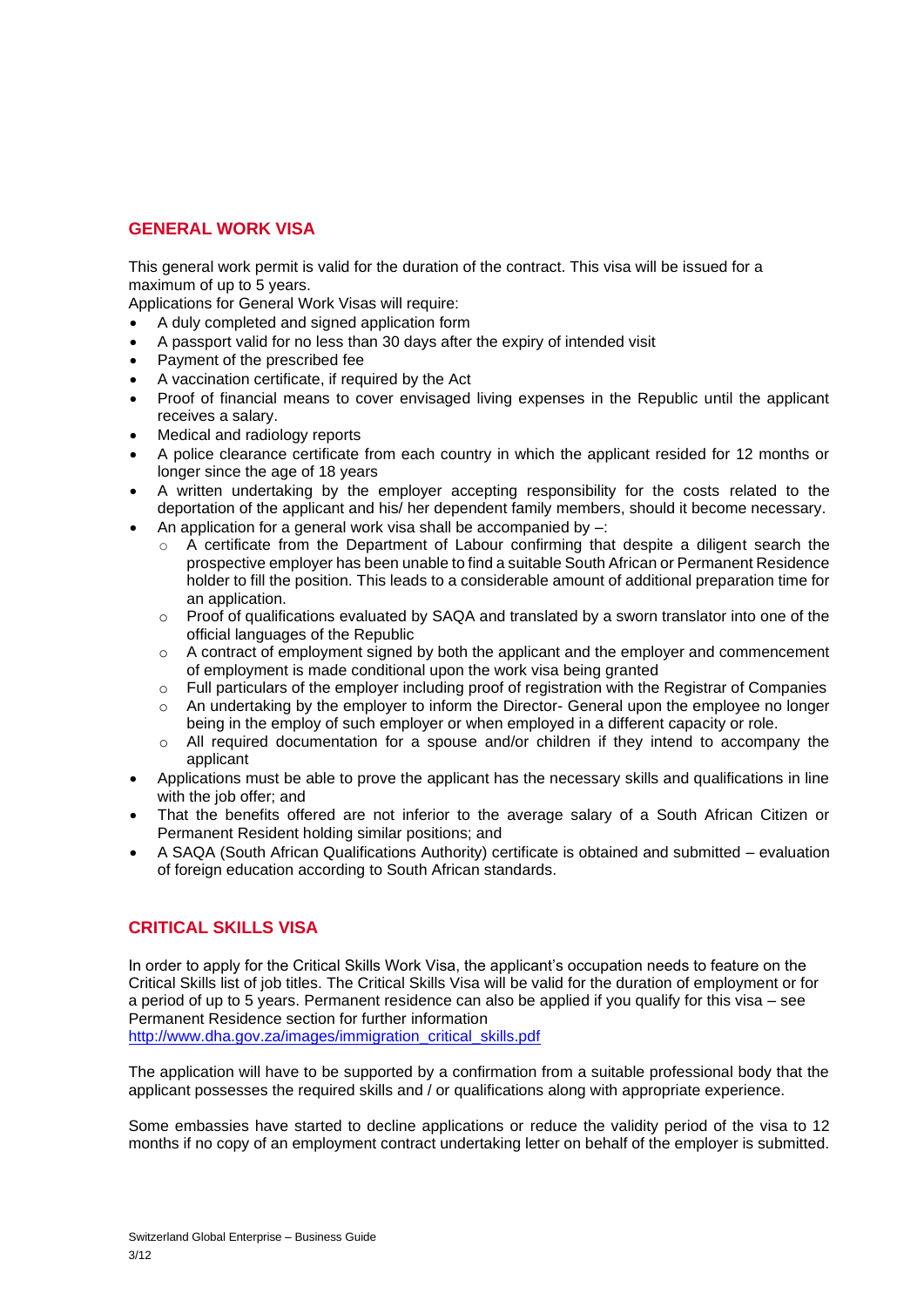A new draft of revised critical skills list was released for comments until 31 March 2021. The final critical skills list is intended to be gazetted thereafter. Among others, the designation 'corporate general manager' appears to have been dropped from the list, and no provision is made for equivalent skills. New skills added include university lecturer, investment manager, management accountant, fraud examiner digital artist, chef etc.

For more information: [https://www.gov.za/sites/default/files/gcis\\_document/202102/44164gon96](https://www.gov.za/sites/default/files/gcis_document/202102/44164gon96)

# **INTRA COMPANY TRANSFER VISA (ICT)**

Under the old Act, this visa had been issued for a period of up to 2 years. This has been extended to a maximum of 4 years under the new Act. A person already in South Africa on an Intra Company Transfer (ICT) visa will be allowed to extend their visa to maximize the 4-year validity option. No further applications for extension beyond this 4-year period can be made.

ICT Visas were possible to achieve where the relationship between the foreign and South African entities existed as either: a branch, subsidiary or an affiliate relationship. There has been an apparent tightening of the definition of what constitutes an affiliate relationship – it is now defined by existence of a shareholding interest between the two companies. The branch and subsidiary relationship between entities will still allow the ICT option to take place as before.

The employer's obligations will include:

- ensuring that the employee is only employed in the specific position for which the work visa has been issued;
- notifying the DHA of any changes to the employee's status; and
- Ensuring that a plan is developed for the transfer of skills to a South African or Permanent Resident.

# **CORPORATE VISA**

Corporate visas can be applied for by any business that is not listed as undesirable (we similarly await the publication of this list by DHA). A corporate visa is granted for a maximum period of three years.

Businesses will need to apply for the authorization to employ a certain contingent of foreigners of specific skills and training. They further need:

- to prove that they need to employ the requested number of foreigners;
- be able to get a certificate from the Department of Labour confirming that despite a diligent search they were unable to find suitable South African citizens to fill the roles;
- the proposed remuneration package shall not be inferior to the average salary of South African Citizens or Permanent Residence holders occupying similar positions;
- Proof of registrations with SARS, UIF, COIDA, CIPC;
	- o an undertaking to inform DHA of any changes and to cover employee repatriation costs if this becomes necessary; and
	- o That 60% of total staff are South African Citizens or Permanent Residents at any time before and after the application.

Once the Corporate Visa Employees have been recruited, employed and obtained their Corporate Worker Visa, there are also a number of obligations that the employer needs to be able to meet:

- Foreign employees passports are kept valid at all times;
- That the foreigner only conducts work in a position that the visa was issued for;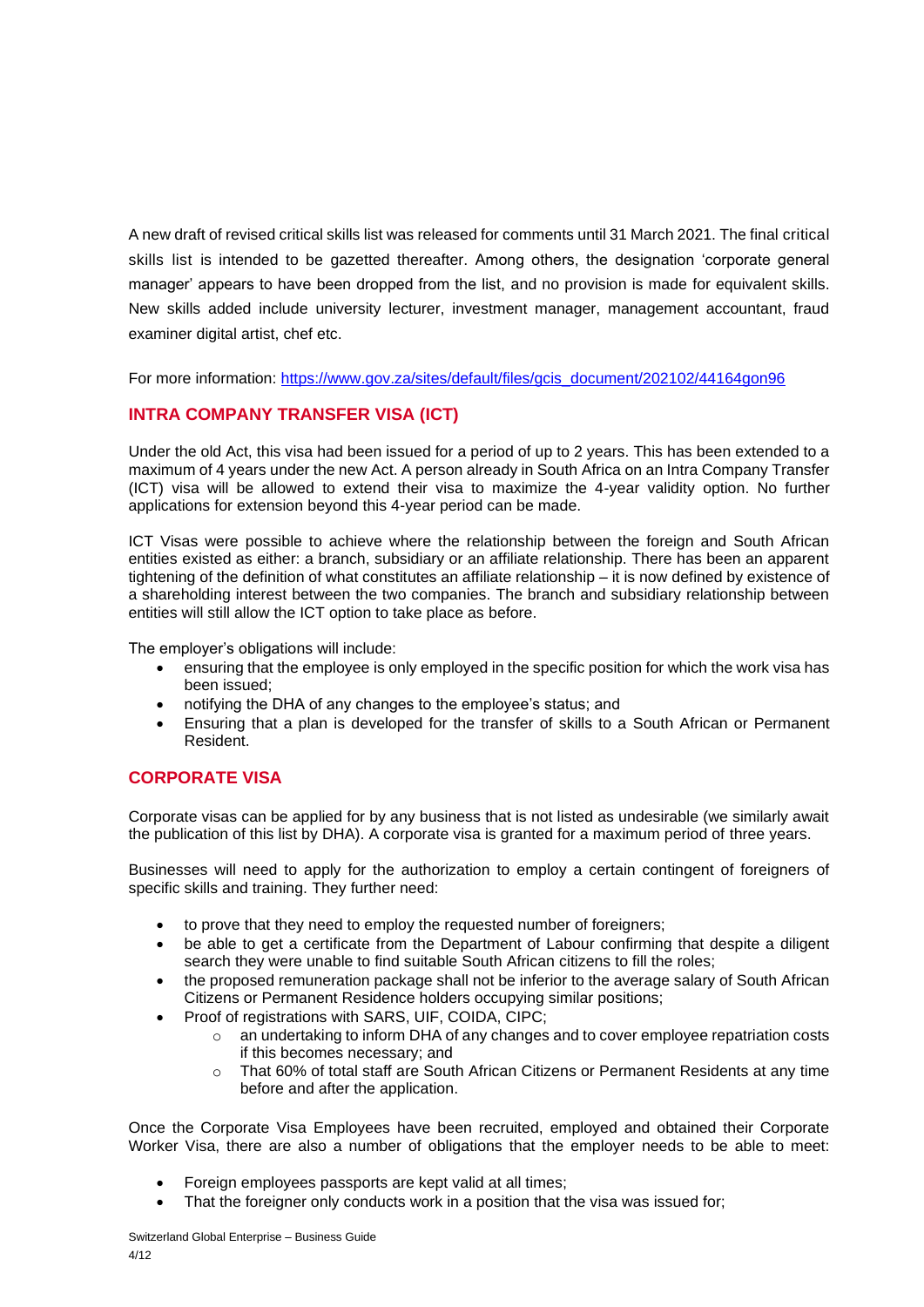- That the foreigner departs South Africa upon completion of his contract; and
- The employer immediately informs the DHA if the foreigner is not compliant with the immigration and visa rules.

Individual Corporate Work Visas now require some extra documentation including SAQA (mandatory) and a certificate of registration with professional body (where applicable).

The e-Visa system trial was launched in November for those in South Africa who want to travel abroad and those abroad who want to come to South Africa. The biometrics can be done online instead of having to visit the embassy, which saves time and money.

For further information on temporary immigration matters during the COVID-19 pandemic please consult: <http://www.dha.gov.za/>

# **LANGUAGES USED FOR BUSINESS**

The official language is English and is the preferred language for business communication. Translators are available at a cost from business service provider companies.

# **PUBLIC HOLIDAYS**

**January 1** New Year's Day **March 21** Human Rights Day March 22 Public Holiday\* **April 2** Good Friday **April 5** Family Day<br> **April 27** Freedom Day **April 27** Freedom Day **May 1** Workers Day **June 16** Youth Day **August 9** National Woman's Day\* **August 10** Public Holiday\* **September 24** Heritage Day **December 16** Reconciliation Day **December 25** Christmas Day **December 26** Day of Goodwill

\*The Public Holidays Act (Act No 36) of 1994 determines whenever any public holiday falls on a Sunday, the Monday following on it shall be a public holiday.

# **HEALTH AND INOCULATIONS**

South Africa does not pose any unusual health risks. While most of South Africa is Malaria-free, this mosquito-borne disease is prevalent throughout the year in the Kruger National Park and the low-lying areas of northern KwaZulu-Natal. Hospitals render 24 hours service. Private and state-owned hospitals and private medical doctors are available in all major cities. Private care, however, can be rather expensive. Foreign visitors are advised to have medical insurance covering South Africa. The standards of state hospitals are often very poor. Therefore, it's recommended to only visit private hospitals/clinics. At least one pharmacy in each neighbourhood is open at all times.

Vaccines are recommended for visitors to South Africa include all normal childhood immunisations, plus typhoid, hepatitis B, hepatitis A and Rabies for travels involve in outdoor and other activities. There are many malaria-free game reserves, such as Madikwe or Pilanesberg in North West province, the Waterberg in Limpopo, or private reserves in the Eastern, Western and Northern Cape, where you can also have a wildlife experience. More information about health issues can be obtained from country report of the WHO [\(www.who.org\)](http://www.who.org/).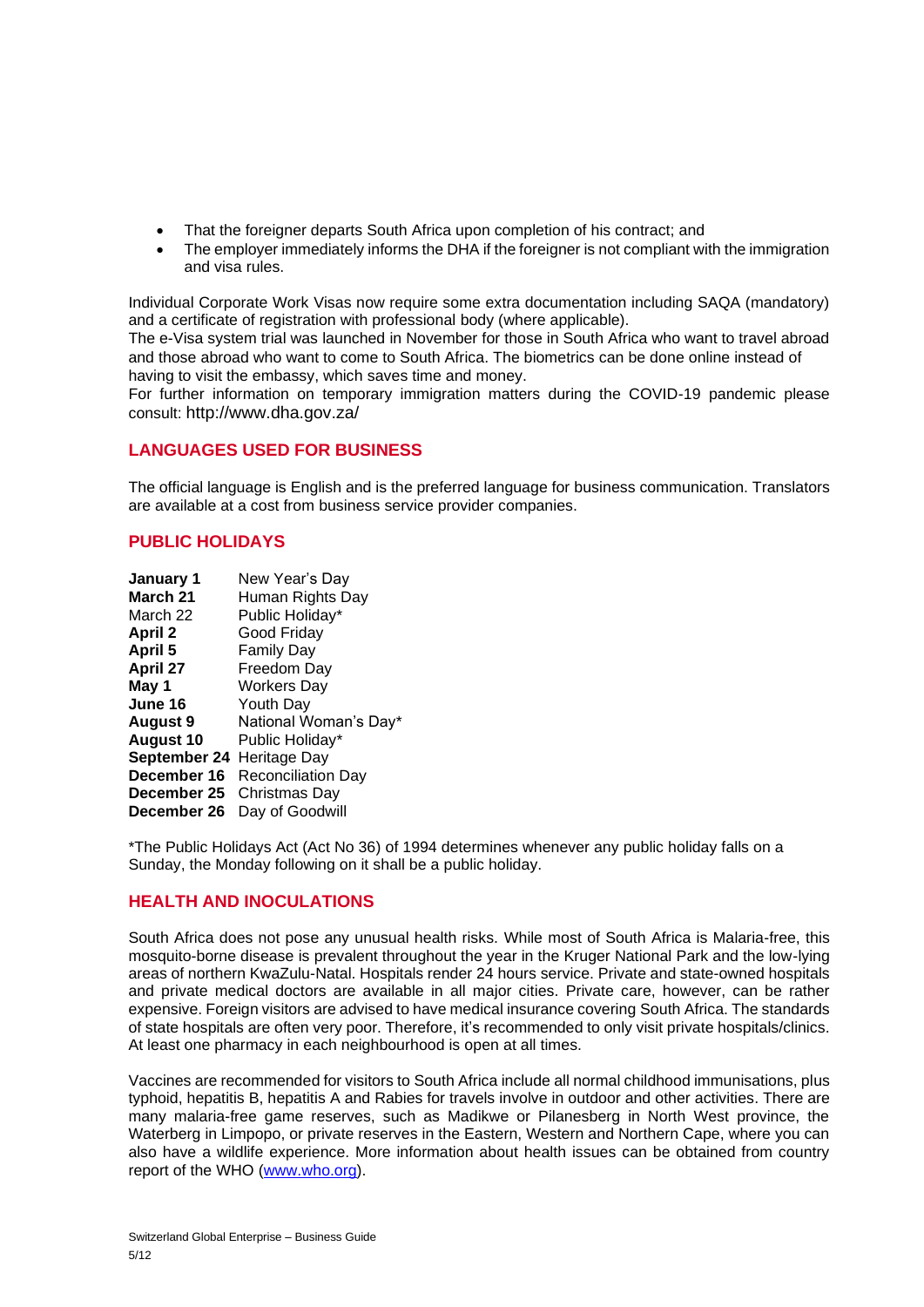South African Government passed a smoking ban. The law is in force in closed public areas, shops, restaurants and shopping malls.

### **TIME ZONES**

GMT+1 hour (October-March) Same time zone is used all over the country. Time difference between Switzerland and South Africa is: +1:0 hours

# **ELECTRICITY SUPPLY**

The **South African electricity** supply is 220/230 volts AC 50 HZ. Most plugs are 15 amp 3-prong or 5 amp

2-prong, with round pins. If an adaptor is called for, consider bringing one with you, although they can be purchased locally. EU-made appliances may need a transformer. Most hotel rooms have 110 volt outlets for electric shavers and appliances. [http://www.southafrica.net/za/de/travel-tips/entry/travel-tip](http://www.southafrica.net/za/de/travel-tips/entry/travel-tip-electricity)[electricity](http://www.southafrica.net/za/de/travel-tips/entry/travel-tip-electricity)

# **METHODS OF PAYMENT**

The currency unit is the ZAR (South African Rand). There are ATMs throughout South Africa, particularly in the big cities and around tourist centres. Credit cards (Visa, Master Card and American Express) are accepted by most of the merchants and at hotels. With the Post Finance debit card cash withdrawals are possible from most ATMs.

### **TRANSPORTATION**

There is not a large public transport system in South Africa. The Gautrain rail system links Johannesburg, Pretoria and the OR Tambo International Airport: [https://www.gautrain.co.za/.](https://www.gautrain.co.za/) Rental car or a pre-booked renowned taxi service is recommended. Uber taxis are also present in South Africa.

# **BY AIR**

Various international Airlines have regular flights to Johannesburg, Cape Town and Durban. The flight duration from Zurich to Johannesburg is approx. 10 hours 40 minutes. For information and reservations please follow the links below:

[www.swiss.com](http://www.swiss.com/) [www.lufthansa.com](http://www.lufthansa.com/) [www.edelweiss.ch](http://www.edelweiss.ch/)

[www.flysaa.com](http://www.flysaa.com/)

South African Airways has been placed into a local form of bankruptcy protection and has entered a business rescue process.

# **HOTELS**

South Africa offers a wide variety of very comfortable and modern facilities suitable to any budget. The South African Tourism offices can provide a Hotel Guide with numerous hotels licensed by the Ministry of Tourism. Licensed hotels and other licensed accommodation establishments in any city can also be found at <https://www.southafrica.net/gl/en>

South Africa is in the southern hemisphere, so it is summer here when it's winter in Europe and North America (November to February), which makes it ideal for anyone wanting to escape the cold weather.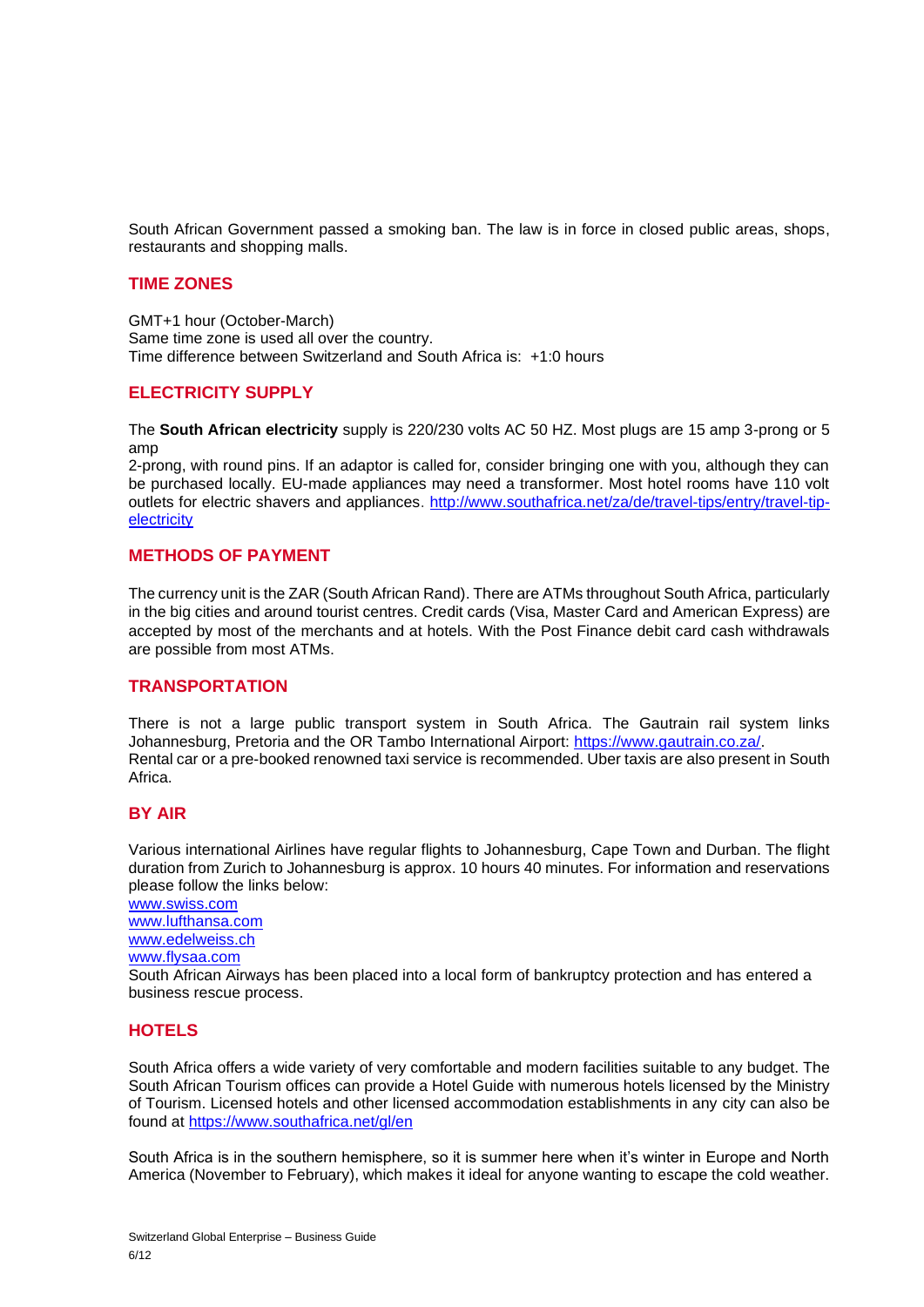# **COMMUNICATION**

South African telecommunication infrastructure is cutting edge, and connections to countries beyond our borders are easy and efficient. South African telecommunications service providers include 2 landline operators – Telkom and Neotel. Together they provide telephony services to residential homes, accommodation establishments, visitor centers, tourism and leisure facilities, and public call boxes across the country.

Telkom also offers WorldCall calling cards, which allow you to call to any destination in the world from a Telkom line in South Africa - including those in hotels - at standard Telkom rates.

Reverse charges and "home direct" (charging a call to your home number) services are also available.

### **SMOKING**

South Africa became one of the first countries in the world to ban smoking in public places and has some of the most stringent laws related to smoking. Smoking in indoor workplaces and public places is banned and if you are under the age of 18 you cannot buy or sell cigarettes.

### **SALES TAX, TIPS AND GRATIUITIES**

Retail sale prices indicated on merchandise are inclusive of 15% VAT. Tips and gratuities for services are generally not included anywhere in South Africa. A tip of 10% is expected on restaurant bills. Not tipping would be considered extremely rude. Services by taxi, hairdresser, etc. are usually rewarded by a tip at the discretion of the person paying the bill. Always check whether a service charge was included in a restaurant bill, especially if paying for a group of people. However some Restaurants automatically include a service charge for larger groups.

### **TRADE AGREEMENT AND IMPORTING GOODS**

SACU (Southern African Customs Union) comprising of the Republic of Botswana, the Kingdom of Lesotho, the Republic of Namibia, the Republic of South Africa and the Kingdom of Swaziland and the European Free Trade Association (EFTA) comprising of the Republic of Iceland, the Principality of Liechtenstein, the Kingdom of Norway and the Swiss Confederation concluded a Free Trade Agreement, which came into effect on 01 January 2008.

[https://www.seco.admin.ch/seco/en/home/Aussenwirtschaftspolitik\\_Wirtschaftliche\\_Zusammenarbeit/](https://www.seco.admin.ch/seco/en/home/Aussenwirtschaftspolitik_Wirtschaftliche_Zusammenarbeit/Wirtschaftsbeziehungen/Freihandelsabkommen.html) [Wirtschaftsbeziehungen/Freihandelsabkommen.html](https://www.seco.admin.ch/seco/en/home/Aussenwirtschaftspolitik_Wirtschaftliche_Zusammenarbeit/Wirtschaftsbeziehungen/Freihandelsabkommen.html)

Traders are subject to exchange control approval, administered by the South African Reserve Bank. The Department of Trade, Industry and Competition (dtic) is also empowered to regulate, prohibit or ration imports to South Africa in the national interest but most goods may be imported into South Africa without restrictions. Import permits are required only for specific categories of goods and are obtainable from the Director of Import and Export. Importers must possess an import permit prior to the date of shipment. Failure to produce a required permit could result in the imposition of penalties.

A summary of the main import regulations are:

- Certain goods imported into South Africa require an import permit, which may be obtained from the Director of Imports and Exports Control.
- The list of goods requiring import permits is specified each year in the annual Import Control Program.
- Permits are valid for imports from any country.
- Special Economic Zones http://www.theditc.gov.za/sectors-and-services-2/industrialdevelopment/special-economic-zones/ in Atlantis SEZ, Nkomazi SEZ, Coega IDZ, Richards Bay IDZ, East London IDZ, Saldanha Bay IDZ, Dube Trade Port, Maluti - A- Phofung SEZ,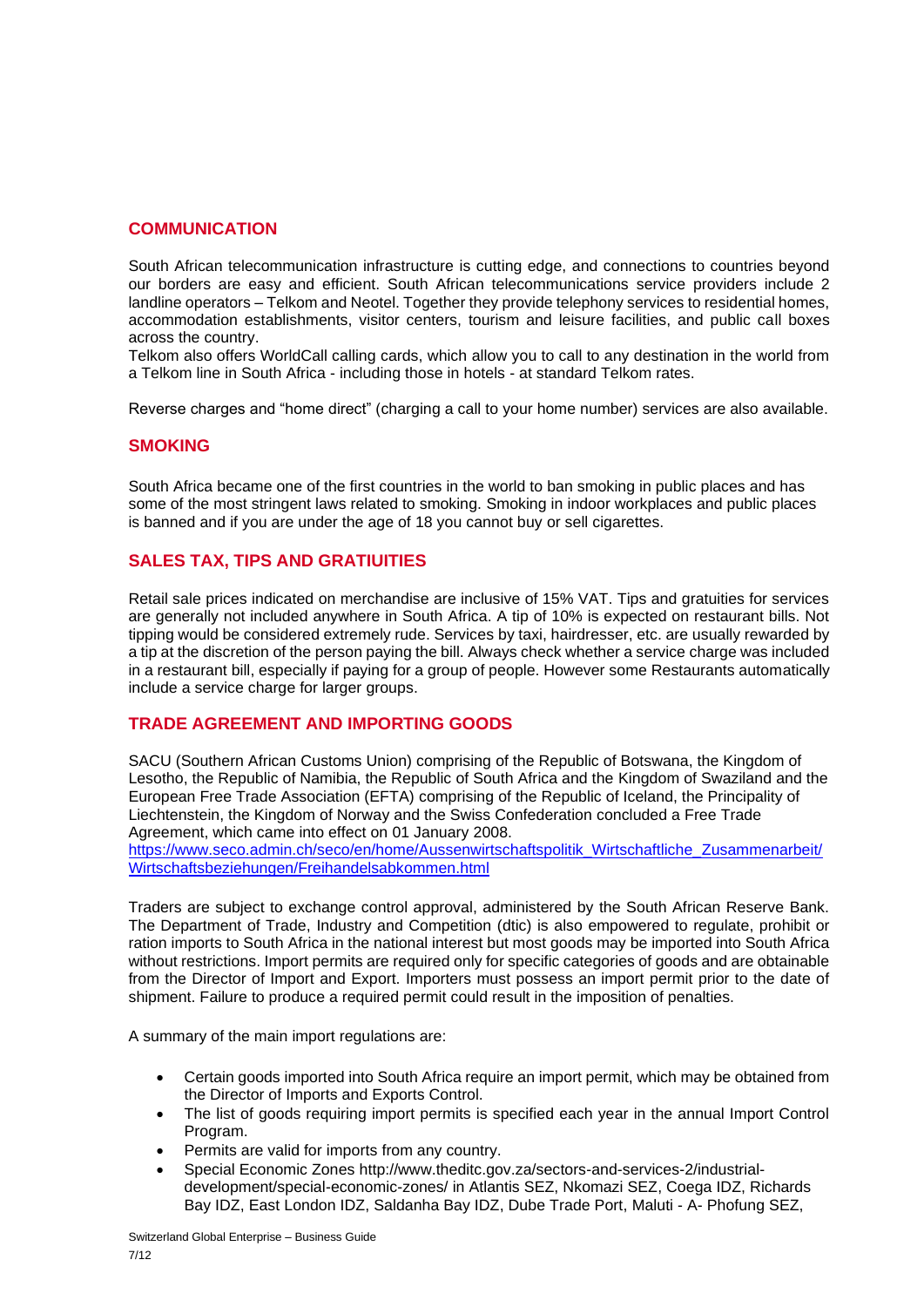OR Tambo SEZ, Musina/ Makhado SEZ. According to dtic, Special Economic Zones may be sector-specific or multi-product and the following categories of SEZs have been defined as per the SEZ Act No. 16 of 2014:

- o "Industrial Development Zone" means a purpose built industrial estate that leverages domestic and foreign fixed direct investment in value-added and export-oriented manufacturing industries and services;
- $\circ$  "Free Port" means a duty free area adjacent to a port of entry where imported goods may be unloaded for value-adding activities within the Special Economic Zone for storage, repackaging or processing, subject to customs import procedures;
- o "Free Trade Zone" means a duty free area offering storage and distribution facilities for value-adding activities within the Special Economic Zone for subsequent export;
- o "Sector Development Zone" means a zone focused on the development of a specific sector or industry through the facilitation of general or specific industrial infrastructure, incentives, technical and business services primarily for the export market.
- South Africa uses the Harmonised System (HS) of Classification.
- Samples are dutiable unless they are cut samples of cloth, leather, linoleum and wallpaper in book form and not for distribution as advertising matter.
- Samples that have no commercial value because of mutilation in some way are also allowed duty-free access.
- The South African Government has viewed counter-trade as a second-best alternative to be engaged in only when normal trade cannot be conducted.
- Bonded warehouses are available at various points of entry.
- South African banks can accommodate all international transactions and are situated throughout the country.
- General rebates of duty are available for specific situations, and duties may be rebated on goods on re-export.
- The Reserve Bank plays a pivotal role in the economic and financial sectors.
- Some imports may require permission from the Department of Agriculture, Health or Environment Affairs.
- Specific excise taxes are levied on alcoholic and non-alcoholic beverages, tobacco and tobacco products, mineral waters, some petroleum products and Ad Valorem products, such as motor vehicles, electronic equipment, cosmetics, perfumeries and other products generally regarded as "luxury items". South Africa is an adherent to the Customs Valuation Agreement negotiated under GATT/WTO. The dutiable value of goods imported into South Africa is calculated on the F.O.B. price in the country of export. In conformance with its WTO commitments, South Africa has lifted import surcharges.

\* ATA Carnet is accepted by the South African authorities which allows the temporary importation of commercial samples, exhibition goods and professional equipment whether accompanied or not without having to pay duty or raise custom bonds. In South Africa the sole issuing authority for the ATA Carnet is the South African Chamber of Commerce and Industry (SACCI) [\(www.sacci.org.za\)](http://www.sacci.org.za/).

South Africa uses a Single Administrative Document (SAD) for all customs clearances purposes. The SAD must be accompanied by some or all of the following documents:

• Pro-forma/original invoice

- Bill of Lading
- Air Waybill
- Packing declaration
- Transport documents
- Freight Transit Order
- Insurance documents
- Customs documents
- Import permit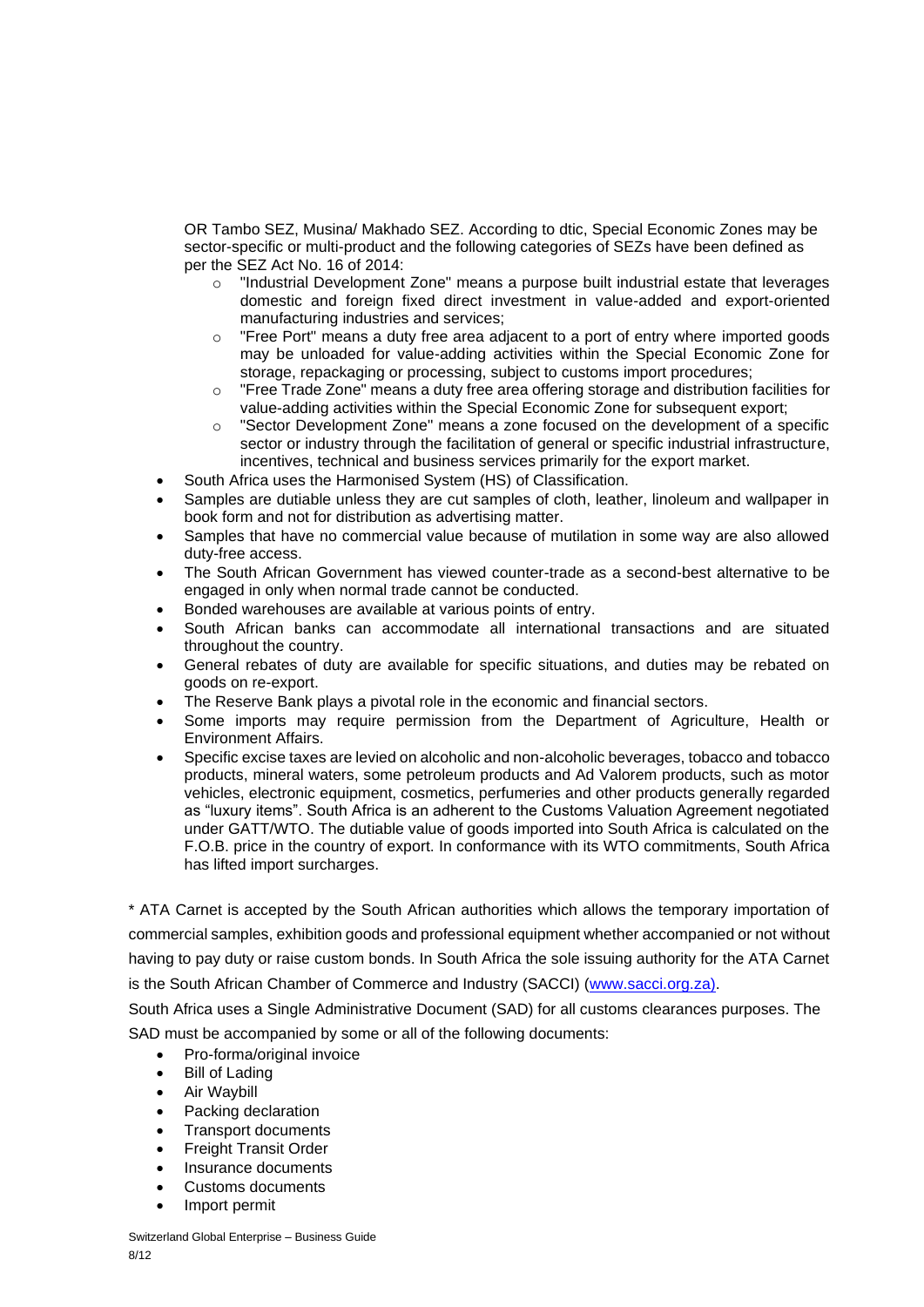- Special certificates/permits
- Phytosanitary certificate for products of plant origin, including honey
- Sanitary certificate for products of animal origin
- Product testing certificate
- Fumigation certificate
- **Bill of entry**
- Payment documents
- Commercial invoice
- Certificate of origin
- Packing list
- Export declaration
- Export permit
- Documents in support of any request for exemption from customs duties or taxes

The International Trade Administration (ITAC) is charged with issuing import and export permits, and with conducting investigations and ensuring enforcement of the International Trade Administration Act (2003).

For more details click on the link: http://www.itac.org.za/

For more details on COVID-19 News and Regulations: http://www.itac.org.za/pages/about-itac/covid-19-news-and-regulat

# **CELL PHONES AND INTERNET**

Telecommunications in South Africa also includes a well-established mobile (cellular) phone network. Five mobile service providers – Telkom Mobile, Vodacom, MTN, Cell C and Virgin Mobile and Rain (the latter is a mobile-data only network) - ensure countrywide coverage and reception is generally good in urban areas. Mobile phones can be hired at all international airports and prepaid airtime can be purchased at most retail outlets.

Useful information on dialing codes:

- For outgoing international calls, dial 00 plus the country and area codes of the destination concerned. Refer to telephone directories for international dialing codes, or obtain 24-hour assistance by calling 10903.
- For incoming international calls, the code is +27 followed by the city code or cellphone code, dropping the first 0.
- 08 numbers are free to the caller; 0860 numbers are charged at local rates; 0861 numbers are charged at a flat rate.
- Important local city dialing codes: 011 Johannesburg; 012 Pretoria; 021 Cape Town; 031 Durban; 041 - Port Elizabeth.

When it comes to internet and fax connections, most international hotels offer wireless connections in guest rooms, business centers or restaurants, and internet cafes are to be found in most business locations and shopping malls. Some South African restaurants also offer Wi-Fi access.

# **BUSINESS HOURS**

### **Government Offices:**

8:00 – 13:00; 14:00 – 17:00 (closed Saturday and Sunday).

**Banks:**  9:00 – 15:30 Monday – Friday

Switzerland Global Enterprise – Business Guide 9/12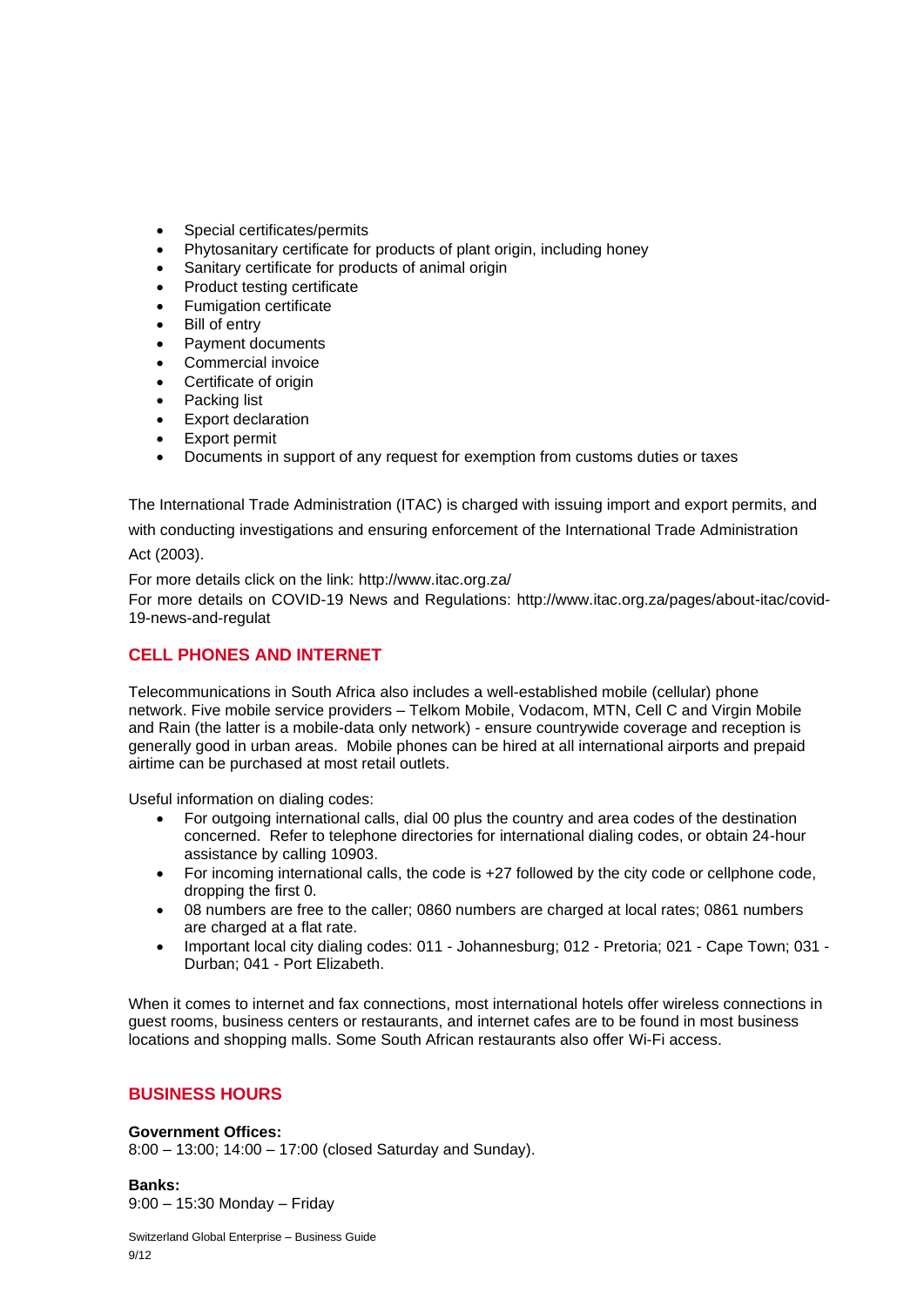### 9:00 – 12:00 Saturday

Some banks provide services during lunch breaks. At airports and shopping malls the banks provide services until 19:00 or later.

### **Shops:**

Daily from 9:00 – 17:00 (in major cities, closing times vary and the shops in big malls are opened till 20:00).

### **ADDRESSES OF THE EMBASSY OF SWITZERLAND AND CONSULATES**

### **Embassy of Switzerland to South Africa**

**Botswana, Eswatini Lesotho, Mauritius and Namibia**  225 Veale Street, Pretoria 0181 Phone: +27 12 452 0660 Fax: +27 12 346 6605 E-mail: [pretoria@eda.admin.ch](mailto:pre.vertretung@eda.admin.ch) Website <https://www.eda.admin.ch/pretoria> Opening hours: 7:00 – 16:00 (Monday, Tuesday, Wednesday and Thursday) 7:00 – 13:00 (Friday), closed on Saturday and Sunday (12:30 – 13:00 lunch break)

### **Regional Consular Centre Southern Africa**

(All consular services for the South African provinces of Gauteng, KwaZulu-Natal, Limpopo, Mpumalanga, North-West and Free State, as well as for the states of Angola, Botswana, Eswatini, Lesotho, Malawi, Mauritius, Mozambique, Namibia, Zambia and Zimbabwe) c/o Embassy of Switzerland 225 Veale Street, Pretoria 0181 Phone: +27 12 452 0660 Fax: +27 12 346 6605 E-mail [pretoria.visa@eda.admin.ch;](mailto:pretoria.visa@eda.admin.ch) southernafrica@eda.admin.ch Opening hours for public: 09:00 – 12:00 (Monday-Friday) closed on Saturday and Sunday

### **Consulate General of Switzerland**

No. 1 Thibault Square 26<sup>th</sup> Floor (Cm. Long Str / Hans Strijdom Ave) Cape Town 8001 Phone: +27 21 400 75 00 Fax: +27 21 418 36 88 E-mail [capetown@](mailto:cap.vertretung@eda.admin.ch)eda.admin.ch Website [www.eda.admin.ch/capetown](http://www.eda.admin.ch/capetown) Opening hours for public: 08:00 – 12:30 (Monday-Friday) closed on Saturday and Sunday

## **Consulate of Switzerland Durban**

Flat 1, Retford Hall 151 Lena Ahrens Road, Glenwood Durban 4001 Phone: +27 31 563 4447 E-mail: [durban@honrep.ch](mailto:durban@honrep.ch)

### **Consulate of Switzerland Botswana**

Bryte Risk Services Botswana P.O. Box 1221, 7<sup>th</sup> Floor Building 2 (Fairscape Tower) Fairscape Precinct, Plot 70667 Gaborone Phone: +267 771 54 3491; +26 73 635 010 E-mail: [gaborone@honrep.ch](mailto:gaborone@honrep.ch)

Switzerland Global Enterprise – Business Guide 10/12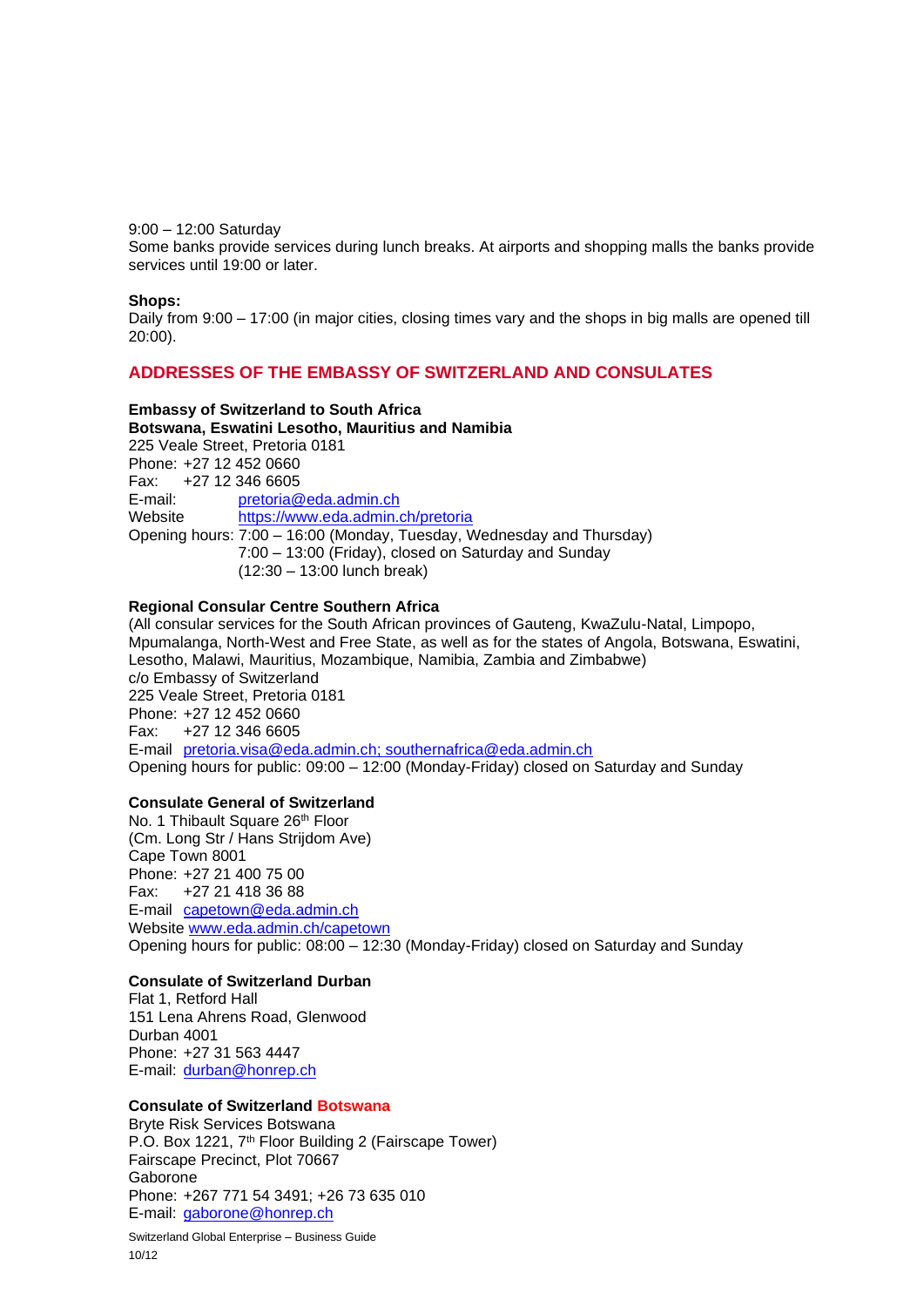**Consulate General of Switzerland - Namibia**  Am Weinberg Boutique Hotel 13 Jan Jonker Street Klein Windhoek Namibia Phone: +264 816 507 075 E-mail: [windhoek@honrep.ch](mailto:windhoek@honrep.ch)

**Consulate General of Switzerland - Mauritius**  24 Ave des Hirondelles, Quatre Bornes Phone: +230 427 5507 E-mail: [mauritius@honrep.ch](mailto:mauritius@honrep.ch)

# **TIPS FOR INITIATING BUSINESS CONTACTS**

To conduct a preliminary market research in advance is advisable. Some key factors to become successful are comprehensive research of market opportunities, diligent searching for the right partner, and competitive pricing. Price is an important element in South African buying decisions. South Africans appreciate visitors being polite, and respectful of South African traditions.

It is very important to work with a right South African partner to understand local market conditions, the functioning of government organisations and the mechanism of local business. It is advisable to visit South Africa and meet with potential business partners. The collaboration with a local expert is strongly recommended as the regulatory environment is complex.

The SwissCham Southern Africa – South Africa Chapter and the commercial division of the Swiss Embassy are useful source of information that can be utilised. Approximately 100 Swiss companies are operating in South Africa.

### **BUSINESS PRACTICES**

When doing business in South Africa you are expected to have a good knowledge of the local situation - politics, economics, socio-economics and technical understandings to name a few. You should take time and try to establish a good relationship with your South African partners.

The South African government recognizes 11 official languages: Afrikaans, English, Ndebele, Pedi, Shangaan, Sotho, Tsona, Tswana, Venda, Xhosa and Zulu. You shouldn't be worried about doing business in English since most people involved in international business speak the language.

Using humor is accepted when doing business in South Africa. It is mostly used as an ice breaker. Business meetings in South Africa tend to be quite informal. South Africans are generally straightforward. Exchange of business cards is not a very common practice.

# **SPECIAL FEATURES ON THE MARKET**

South African consumers are well aware of global brands and are often willing to pay extra for recognised brand names and new technology products. There is an increasing demand for high-end and innovative products.

Despite the missing stability in the political environment and increasing regulation in the business environment (B-BBEE)<sup>1</sup>, South Africa has significant market potentials in various sectors.

<sup>1</sup> Broad Based Black Economic Empowerment

Switzerland Global Enterprise – Business Guide